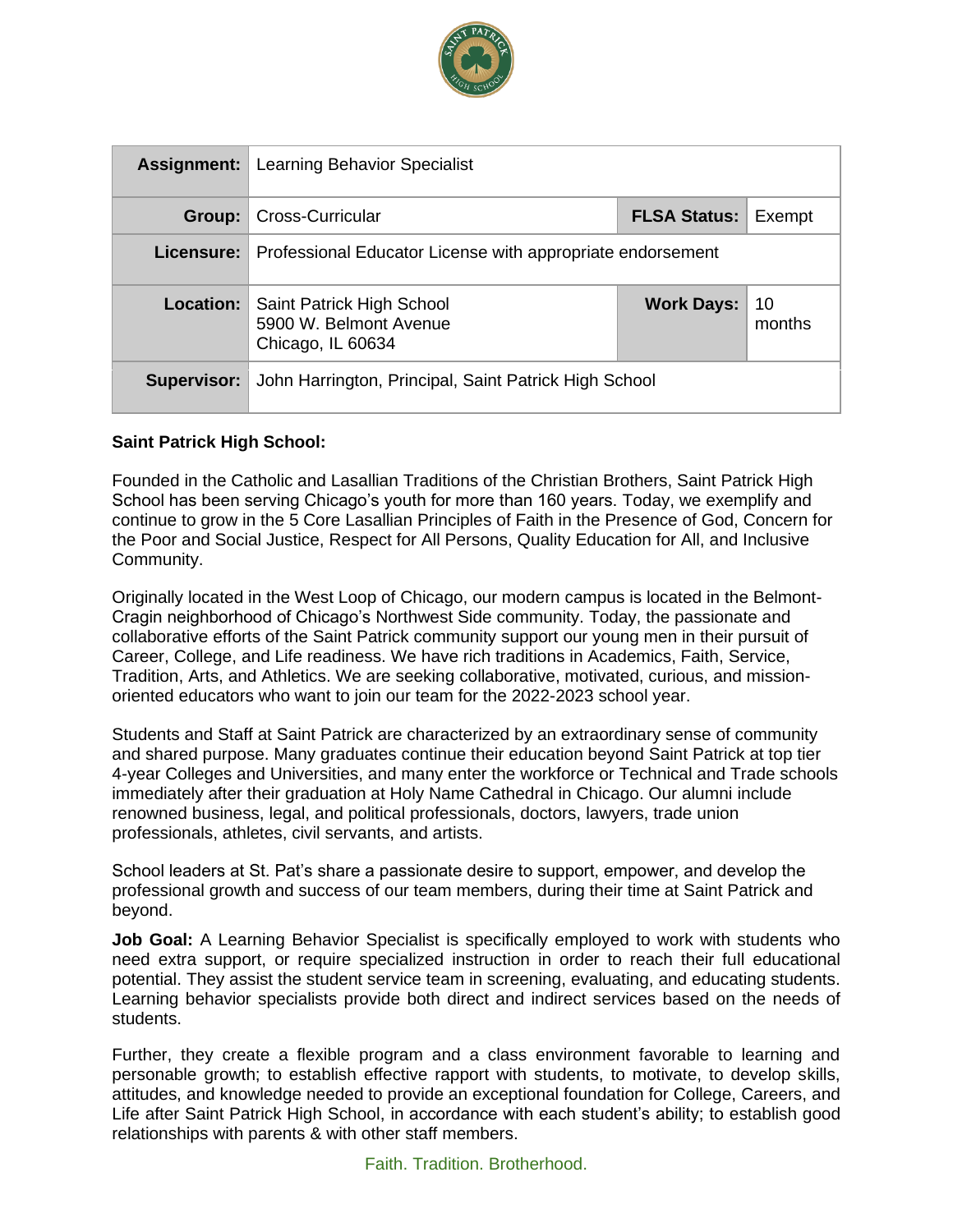

### **Qualifications:**

- Professional Educator License with endorsements in areas of service.
- Ability to work effectively with special education students, school staff, and parents.
- Must be able to project a positive image of Saint Patrick High School to staff, students, parents and the Chicagoland community
- Must have the ability to travel to/from Saint Patrick High School as needed
- Accredited degree from a 4-year college or university
- Masters Degree in Education ideal
- Ability to complete background check and Archdiocese of Chicago Virtus training.

### **Duties and Responsibilities:**

- Consults with classroom teachers regarding the processes that affect the achievement and behavior of students and effective methods for teaching them.
- Participates in the planning of appropriate individualized instructional activities for disabled students.
- Utilizes a variety of evidence based strategies to support the academic, social and emotional development of students
- Participates with the student service team in the evaluation and staff conferences for disabled students.
- Conducts and analyzes standardized educational assessments
- Uses data to develop academic and behavioral plans for students
- Participates in a Multi-Tiered System of Support for Students
- Works directly with classroom teachers to modify instruction for identified students.
- Assists with the adaptation of performance standards and assessment methods for disabled students.
- Develops plans for students needed to learn pro-social behaviors
- Designs specialized instruction for students with a variety of disabilities and/or learning needs
- Serves as case manager for students on the caseload
- Collaborates with general education and special education staffs
- Communicates student progress towards the general curriculum in addition to the IEP goals and objectives
- Delivers effective individualized instruction as needed.
- Supervises teacher assistants as needed.
- This list of essential job functions is not exhaustive and may be supplemented as necessary by the principal as the needs of the student changes.

### **CORE COMPETENCIES**

- Highly ethical and able to maintain confidentiality.
- Demonstrates knowledge of the general curriculum
- Demonstrates a growth vs fixed mindset
- Demonstrates knowledge and application of evidence based instructional strategies
- Collaborates with school staff, parents, and community organizations in planning for students.
- Demonstrates professional conduct at all times.
- Committed to continuous improvement and data based decision-making.
- Displays quality work through accuracy and attention to detail.
- Effective written, verbal, and technology based communication skills.
- Works effectively and productively as a member of a team.
- Exhibits a service orientation.
- Demonstrates technology skills as required by job responsibilities.